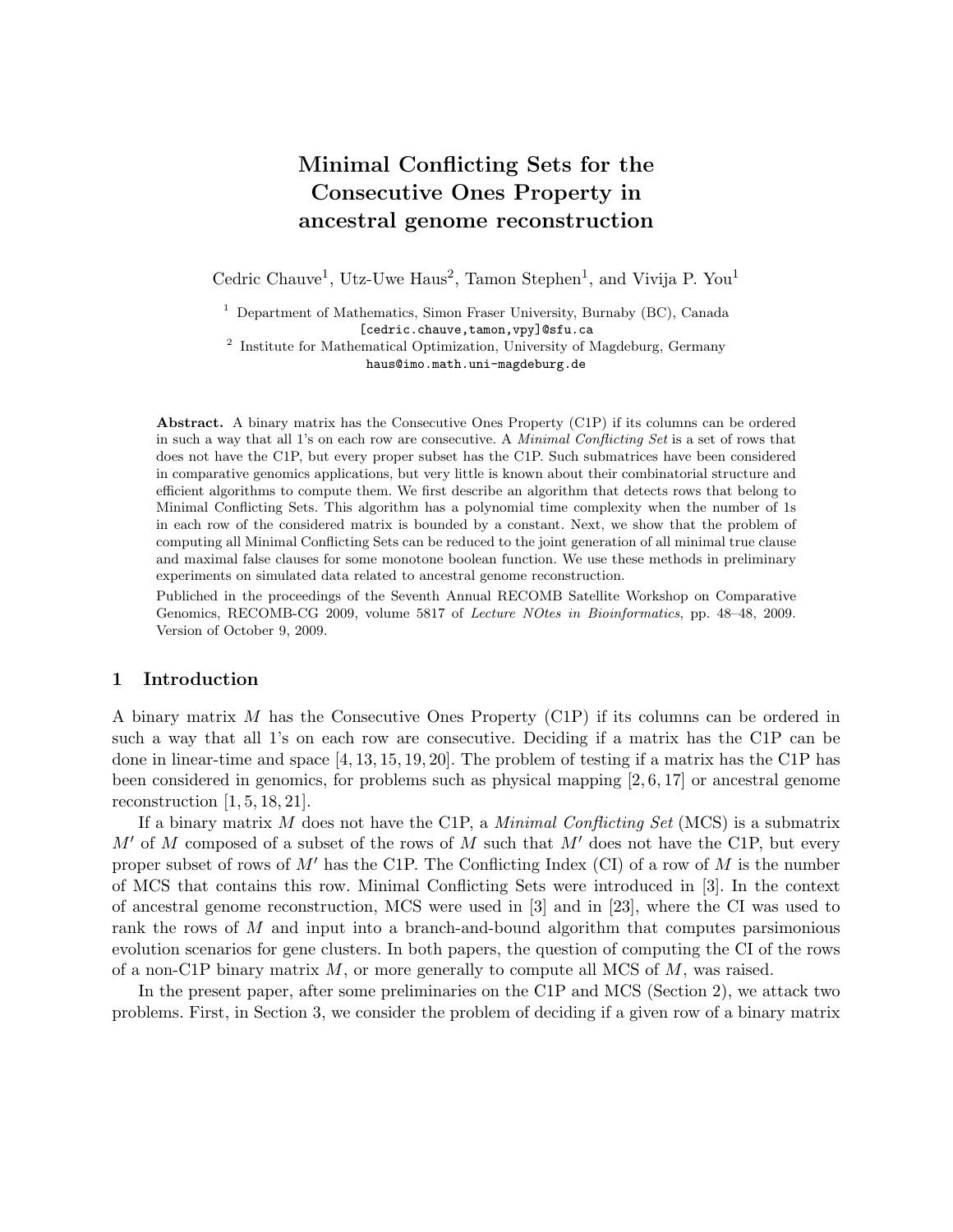M belongs to at least one MCS. We show that, when all rows of a matrix are constrained to have a bounded number of 1's, deciding if the CI of a row of a matrix is greater than 0 can be done in polynomial time. Next, in Section 4, we attack the problem of generating all MCS for a binary matrix  $M$ . We show that this problem, which is  $\#P$ -hard, can be approached as a joint generation problem of minimal true clauses and maximal false clauses for monotone boolean functions. This can be done in quasi-polynomial time thanks to an oracle-based algorithm for the dualization of monotone boolean functions  $[8, 9, 12]$ . We implemented this algorithm  $[14]$  and applied it on simulated data (Section 5). We conclude by discussing several open problems.

## 2 Preliminaries

We briefly review here ancestral genome reconstruction and algorithmic results related to Minimal Conflicting Sets. Let M be a binary matrix with  $m$  rows and  $n$  columns, with  $e$  entries 1. We denote by  $r_1, \ldots, r_m$  the rows of M and  $c_1, \ldots, c_n$  its columns. We assume that M does not have two identical rows, nor two identical columns, nor a row with less than two entries 1 or a column with no entry 1. We denote by  $\Delta(M)$  the maximum number of entries 1 found in a single row of  $M$ . In the following, we sometimes identify a row of  $M$  with the set of columns where it has entries 1.

Minimal Conflicting Sets, Maximal C1P Sets and Conflicting Index. A Minimal Conflicting Set (MCS) is a set R of rows of M that does not have the C1P but such that every proper subset of R has the C1P. The Conflicting Index (CI) of a row  $r_i$  of M is the number of MCS that contain  $r_i$ . A row  $r_i$  of M that belongs to at least one conflicting set is said to be a *conflicting row*.

A Maximal C1P Set (MC1P) is a set R of rows of M that has the C1P and such that adding any additional row from  $M$  to it results in a set of rows that does not have the C1P. For a subset  $I = \{i_1, \ldots, i_k\}$  of  $[n]$ , we denote by  $R_I$  the set  $\{r_{i_1}, \ldots, r_{i_k}\}$  of rows of M. If  $R_I$  is an MCS (resp. MC1P), we then say that I is an MCS (resp. MC1P).

Ancestral genome reconstruction. The present work is motivated by the problem of inferring an ancestral genome architecture given a set of extant genomes. An approach to this problem, described in [5], consists in defining an alphabet of genomic markers that are believed to appear uniquely in the extinct ancestral genome. An ancestral synteny is a set of markers that are believed to have been consecutive along a chromosome of the ancestor. A set of ancestral syntenies can then be represented by a binary matrix  $M$ : columns represent markers and the 1 entries of a given row define an ancestral synteny. If all ancestral syntenies are true positives (i.e. represent sets of markers that were consecutive in the ancestor), then  $M$  has the C1P. Otherwise, some ancestral syntenies are false positives that create MCS and the key problem is to remove them. This problem is generally attacked by removing from  $M$  the minimum number of rows such that the resulting matrix has the  $C1P$ ; this optimization problem is NP-hard, even in the simpler case where every row of M contains exactly two entries 1, and is then often attacked using heuristics or branch-and-bound methods [1, 5, 18, 21].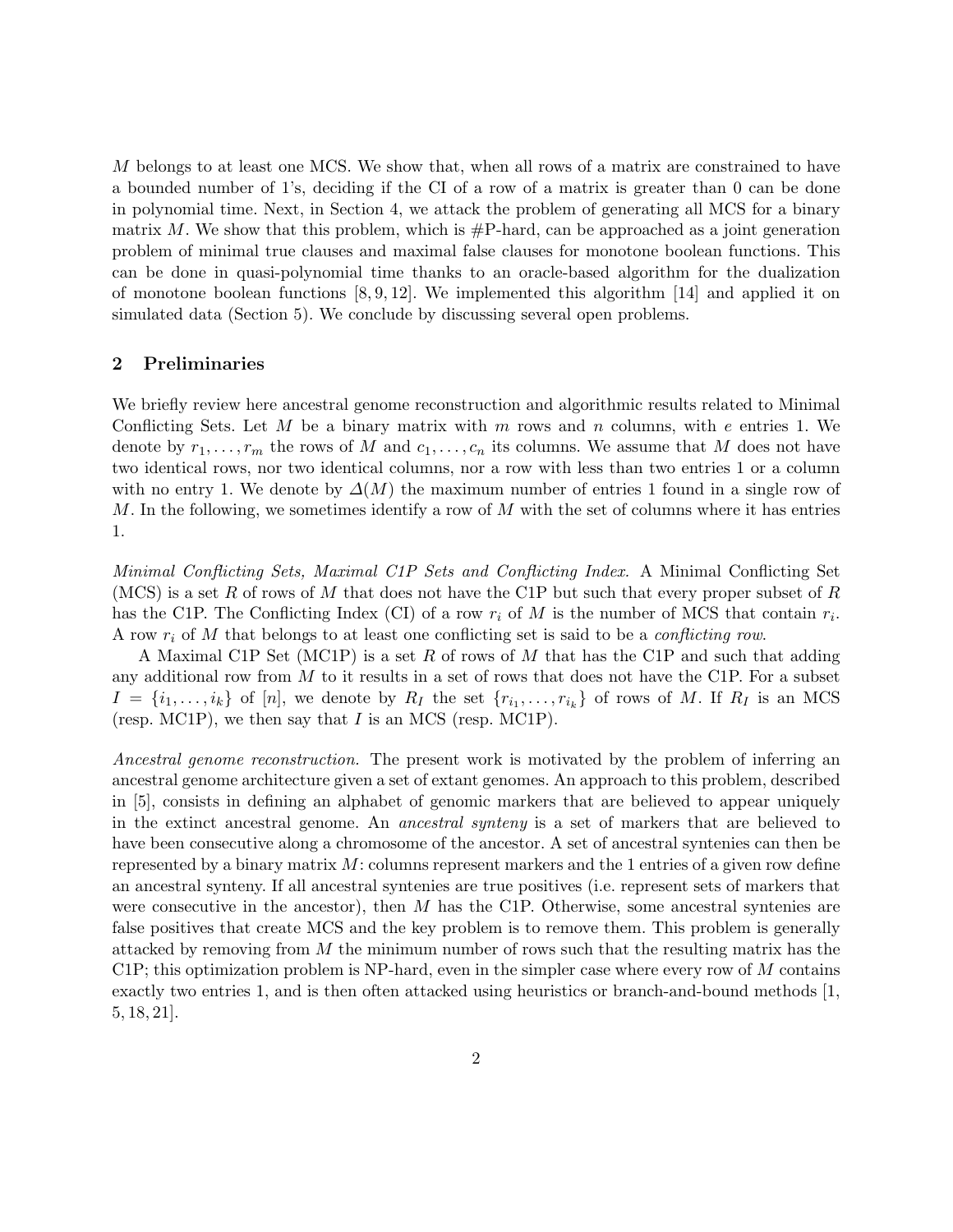Computing the conflicting index. In the case where each row of M has exactly two entries 1, M naturally defines a graph  $G_M$  with vertex set  $\{c_1, \ldots, c_n\}$  and where there is an edge between  $c_i$  and  $c_j$  if and only if there is a row with entries 1 in columns  $c_i$  and  $c_j$ . A set of rows R of M is an MCS if and only if the subgraph induced by the corresponding edges is a star with four vertices (also called a claw) or a cycle. This implies immediately that the number of MCS can be exponential in n. Also, combined with the fact that counting the number of cycles that contain a given edge in an arbitrary graph is #P-hard [25], this leads to the following result.

**Theorem 1.** The problem of computing the Conflicting Index of a row in a binary matrix is  $\#P$ hard.

Testing for Minimal Conflicting Sets. Given a set of p rows R of M, deciding whether these rows form an MCS can be achieved in polynomial time by testing (1) whether they form a matrix that does not have the C1P and, (2) whether every maximal proper subset of R (obtained by removing exactly one row) forms a matrix that has the C1P. This requires only  $p+1$  C1P tests and can then be done in time  $O(p(n+m+e))$ , using an efficient algorithm for testing the C1P [19].

Generating one Minimal Conflicting Set. It follows from the link between MCS and cycles in graphs that there can be an exponential number of MCS for a given binary matrix  $M$ , and that generating all of them is a hard problem. However, generating one MCS is easy and can be achieved in polynomial time by the following simple greedy algorithm:

- 1. let  $R = \{r_1, \ldots, r_m\}$  be the full set of rows of M;
- 2. for i from 1 to m, if removing  $r_i$  from R results in a set of rows that has the C1P then keep  $r_i$ in R, otherwise remove  $r_i$  from R;
- 3. the subset of rows R obtained at the end of this loop is then an MCS.

Generating all Minimal Conflicting Sets. Given M and a list  $C = \{R_1, \ldots, R_k\}$  of known MCS, the sequential generation problem  $Gen_{MCS}(M, C)$  is the following: decide if C contains all MCS of M and, if not, compute one MCS that does not belong to  $C$ . Using the obvious property that, if  $R_i$  and  $R_j$  are two MCS then neither  $R_i \subset R_j$  nor  $R_j \subset R_i$ , Stoye and Wittler [23] proposed the following backtracking algorithm for  $Gen_{MCS}(M, C)$ :

- 1. Let  $M'$  be defined by removing from M at least one row from each  $R_i$  in C by recursing on the elements of C.
- 2. If  $M'$  does not have the C1P then compute an MCS of  $M'$  and add it to  $C$ , else backtrack to step 1 using another set of rows to remove such that each  $R_i \in C$  contains at least one of these rows.

This algorithm can require time  $\Omega(n^k)$  to terminate, which, as k can be exponential in n, can be superexponential in  $n$ . As far as we know, this is the only previously proposed algorithm to compute all MCS.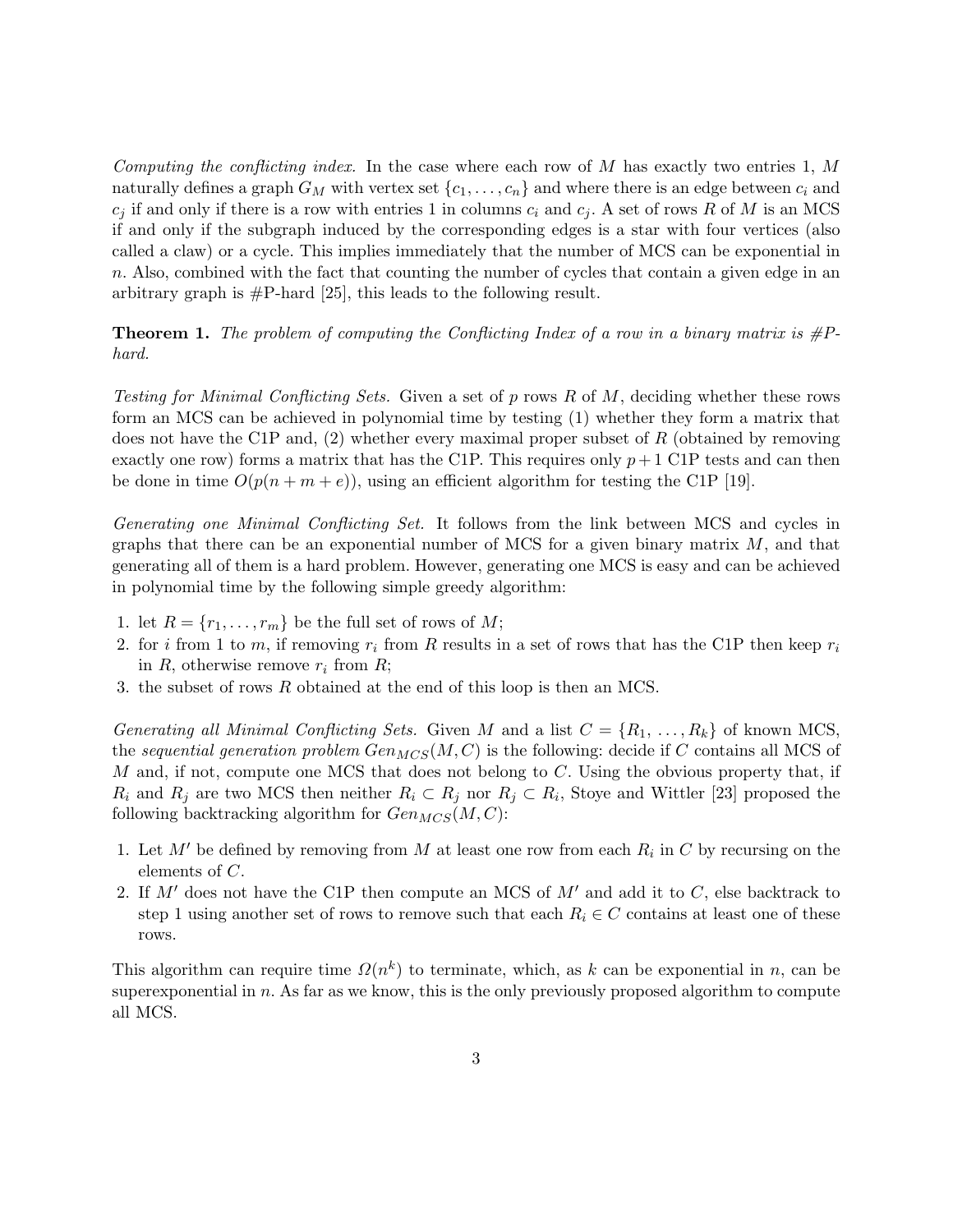# 3 Deciding if a row is a conflicting row.

We now describe our first result, an algorithm to decide if a row of  $M$  is a conflicting row (i.e. has a CI greater than 0). Detecting non-conflicting rows is important, for example to speed-up algorithms that compute an optimal C1P subset of rows of  $M$ , or in generating all MCS. Our algorithm has a complexity that is exponential in  $\Delta(M)$ . It is based on a combinatorial characterization of non-C1P matrices due to Tucker [24].

Tucker patterns. The class of C1P matrices is closed under column and row deletion. Hence there exists a characterization of matrices which do not have the C1P by forbidden minors. Tucker [24] characterizes these forbidden submatrices, called  $M_I$ ,  $M_{II}$   $M_{III}$ ,  $M_{IV}$  and  $M_V$ : if M is binary matrix that does not have the C1P, then it contains at least one of these matrices as a submatrix. We call these forbidden matrices the *Tucker patterns*. Patterns  $M_{IV}$  and  $M_{V}$  have each 4 rows, while the other three patterns do not have a fixed number of rows or columns; pattern  $M_I$  corresponds to the cycle when  $\Delta(M) = 2$ .

*Bounded patterns.* Let P be a set of p rows R of M, that defines a  $p \times n$  binary matrix. P is said to *contain exactly* a Tucker pattern  $M_X$  if a subset of its columns defines a matrix equal to pattern  $M_X$ . The following properties are straightforward from the definitions of Tucker patterns and MCS:

*Property 1.* (1) If a subset of rows of  $M$  is an MCS, then the subset contains exactly a Tucker pattern.

(2) If a subset of p rows of M contains exactly a Tucker pattern  $M_{II}$   $M_{III}$ ,  $M_{IV}$  or  $M_V$ , then  $4 \leq p \leq \max(4, \Delta(M) + 1).$ 

From Property 1.(1), to decide if  $r_i$  belongs to at least one MCS, it suffices to decide if it belongs to a set R of p rows of M that contains exactly a Tucker pattern and is an MCS. Moreover, from Property 1.(2), if this Tucker pattern is of type  $M_{II}$  to  $M_V$ , it can be found by a brute-force approach that considers all sets of at most  $\Delta(M)$  rows of R that contain  $r_i$ , and test, for each such set of rows, if it is an MCS. This brute-force approach has a worst-case time complexity of  $O(\Delta(M)^2 m^{\Delta(M)+1}(n+m+e))$ . It also allows to detect if  $r_i$  is in an MCS because of a Tucker pattern  $M_I$  containing at most  $\Delta(M) + 1$  rows, which leaves only the case of patterns  $M_I$  (the cycle) with more than  $\Delta(M) + 1$  rows.

Arbitrarily long cycles. Let  $B_M$  be the bipartite graph defined by M as follows: vertices are rows and columns of M, and every entry 1 in M defines an edge. Pattern  $M_I$  with p rows corresponds to a cycle of length 2p in  $B_M$ . Hence, if R contains  $M_I$  with p-row, the subgraph of  $B_M$  induced by R contains such a cycle and possibly other edges. Let  $C = (r_{i_1}, c_{j_1}, \ldots, r_{i_\ell}, c_{j_\ell})$  be a cycle in  $B_M$ . We say that a  $r_{i_q}$  belonging to C is blocked in C if there exists a vertex  $c_j$  such  $M_{i_q,j} = 1$ ,  $M_{i_{q-1},j} = 1$  $(M_{i_{\ell},j} = 1 \text{ if } q = 1) \text{ and } M_{i_{q+1},j} = 1 \ (M_{1,j} = 1 \text{ if } q = \ell).$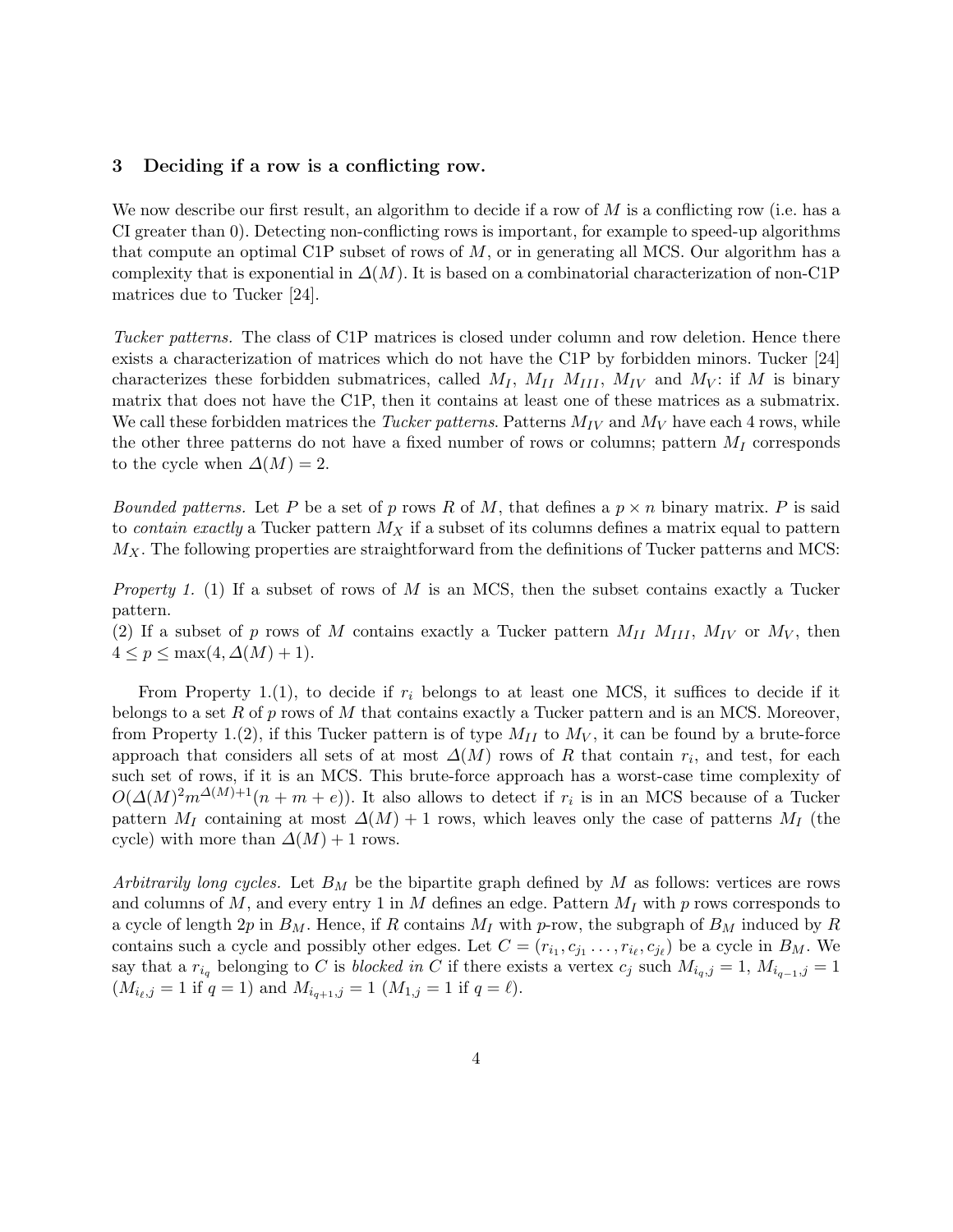**Proposition 1.** Let M be a binary matrix that does not have the C1P. Let  $r_i$  be a row of M that does not belong to any set R of rows of M that contains exactly a Tucker pattern  $M_{II}$   $M_{III}$ ,  $M_{IV}$ or  $M_V$ .

A subset of p rows of M that contain  $r_i$  contains exactly the pattern  $M_I$  if and only if  $r_i$  belongs to a cycle  $C = (r_{i_1}, c_{j_1}, \ldots r_{i_\ell}, c_{j,\ell})$  in  $B_M$  and  $r_i$  is not blocked in C.

*Proof.* (Sketch) If  $r_i$  belongs to an MCS and is not included in any pattern  $M_{II}$   $M_{III}$ ,  $M_{IV}$  or  $M_V$ , then it belongs to a set of rows that contain exactly the pattern  $M_I$  where  $r_i$  is not blocked (otherwise, this would contradict the fact that these p rows form an MCS).

To show that if  $r_i$  is not blocked in a cycle C implies it belongs to an MCS, consider a minimal cycle C where  $r_i$  is not blocked. A *chord* in the cycle C is a set of two edges  $(r, c)$  and  $(r', c)$  such that r and r' belong to C but are not consecutive row vertices in this cycle. If C has no chord, then the vertices it contains define a Tucker pattern  $M_I$  and then an MCS. Otherwise, the chord defines two cycles that contain  $r_i$  and where  $r_i$  is blocked, which contradicts the minimality of C.  $\Box$ 

The algorithm. To decide whether  $r_i$  belongs to an MCS, we can then (1) check all sets of at least 4 and at most  $\Delta(M) + 1$  rows that contain  $r_i$  to see if they define an MCS, and, if this is not the case, (2) check whether  $r_i$  belongs to an MCS due to pattern  $M_I$ . For this second case, we only need to find a cycle where  $r_i$  is not blocked. This can be done in polynomial time by considering all pairs of possible rows  $r_{i_1}$  and  $r_{i_2}$  that each have an entry 1 in a column where  $r_i$  has an entry 1 (there are at most  $O(m^2)$  such pairs of rows), exclude the cases where the three rows  $r_i$ ,  $r_{i_1}$  and  $r_{i_2}$  have an entry 1 in the same column, and then check if there is a path in  $B_M$  between  $r_{i_1}$  and  $r_{i_2}$  that does not visit  $r_i$ . This leads to the main result of this section.

**Theorem 2.** Let M be an  $m \times n$  binary matrix that does not have the C1P, and  $r_i$  be a row of M. Deciding if  $r_i$  belongs to at least one MCS can be done in  $O(\Delta(M)^2 m^{\max(4, \Delta(M)+1)}(n+m+e))$ time.

#### 4 Generating all MCS with monotone boolean functions

Let  $[m] = \{1, 2, \ldots, m\}$ . For a set  $I = \{i_1, \ldots, i_k\} \subseteq [m]$ , we denote by  $X_I$  the boolean vector  $(x_1, \ldots, x_m)$  such that  $x_j = 1$  if and only if  $i_j \in I$ . A boolean function  $f : \{0,1\}^m \to \{0,1\}$  is said to be monotone if for every  $I, J \subseteq [m], I \subseteq J \Rightarrow f(X_I) \le f(X_J)$ .

Given a boolean function, a boolean vector X is said to be a *Minimal True Clause* (MTC) if  $f(X_I) = 1$  and  $f(X_J) = 0$  for every  $J \subset I$ . Symmetrically,  $X_I$  is said to be a *Maximal False Clause* (MFC) if  $f(X_I) = 0$  and  $f(X_J) = 1$  for every  $I \subset J$ . We denote by  $MTC(f)$  (resp.  $MFC(f)$ ) the set of all MTC (resp. MFC) of  $f$ .

For a given  $m \times n$  binary matrix M, let  $f_M : \{0,1\}^m \to \{0,1\}$  be the boolean function defined by  $f_M(X_I) = 1$  if and only if  $R_I$  does not have the C1P, where  $I \subseteq [m]$ . This boolean function is obviously monotone and the following proposition is immediate.

**Proposition 2.** Let  $I = \{i_1, \ldots, i_k\} \subseteq [m]$ .  $R_I$  is an MCS (resp. MC1P) of M if and only if  $X_I$ is an MTC (resp. MFC) for  $f_M$ .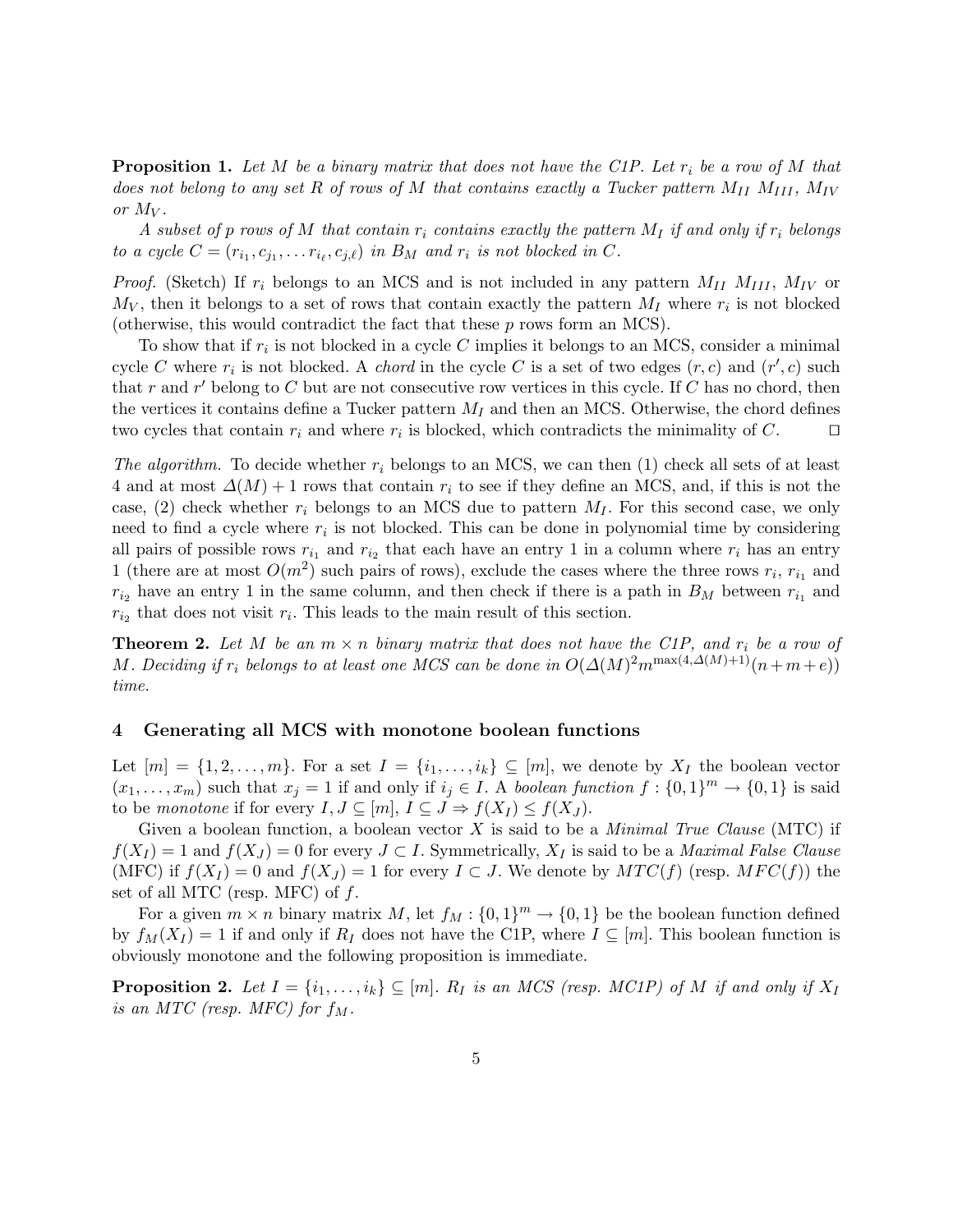Generating Minimal True Clauses for monotone boolean functions. It follows from Proposition 2 that generating all MCS reduces to generating all MTC for a monotone boolean function. This very general problem has been the subject of intense research, and we describe briefly below some important properties.

**Theorem 3.** [12] Let  $C = \{X_1, \ldots, X_k\}$  be a set of MTC (resp. MFC) of a monotone boolean function f. The problem of deciding if C contains all MTC (resp. MFC) of f is coNP-complete.

Theorem 4. [11] The problem of generating all MTC of a monotone boolean function f using an oracle to evaluate this function can require up to  $|MTC(f) + MFC(f)|$  calls to this oracle.

The second property suggests that, in general, to generate all MTC, it is necessary to generate all MFC, and vice-versa. For example, the algorithm of Stoye and Wittler [23] described in Section 2 is a satisfiability oracle based algorithm – it uses a polynomial-time oracle to decide if a given submatrix has the C1P, but it doesn't use this structure any further. Once it has found the complete list C of MCS, it will proceed to check all MC1P sets as candidate conflicting sets before terminating. Since this does not keep the MC1P sets explicitly, but instead uses backtracking, it may generate the same candidates repeatedly resulting in a substantial duplication of effort. In fact, this algorithm can easily be modified to produce any monotone boolean function given by a truth oracle.

Joint Generation of MTC and MFC for monotone boolean functions. One of the major results on generating MTC for monotone boolean functions, is due to Fredman and Khachiyan. It states that generating both sets together can be achieved in time quasi-polynomial in the number of MTC plus the number of MFC.

**Theorem 5.** [9] Let  $f: \{0,1\}^m \to \{0,1\}$  be a monotone boolean function whose value at any point  $x \in \{0,1\}^m$  can be determined in time t, and let C and D be respectively the sets of the MTC and MFC of f. Given two subsets  $C' \subseteq C$  and  $D' \subseteq D$  of total size  $s = |C'| + |D'|$ , deciding if  $C \cup D = C' \cup D'$ , and if  $C \cup D \neq C' \cup D'$  finding an element in  $(C \setminus C') \cup (D \setminus D')$  can be done in time  $O(m(m+t) + s^{o(\log s)})$ .

The key element to achieve this result is an algorithm that tests if two monotone boolean functions are duals of each other (see [8] for a recent survey on this topic). As a consequence, we can then use the algorithm of Fredman and Khachiyan to generate all MCS and MC1P.

## 5 Experimental results

We used the c1-joint generation of the joint generation method which is publicly available [14] with an oracle to test the C1P property based on the algorithm described in [19]. All datasets and results are available at the following URL: http://www.cecm.sfu.ca/~cchauve/ SUPP/RCG09.

We generated 10 datasets of adjacencies (the rows of the binary matrices contain each two entries 1) with  $n = 40$  and  $m = 45$ . Each dataset contains exactly 39 true positive (rows  $\{i, i+1\}$ )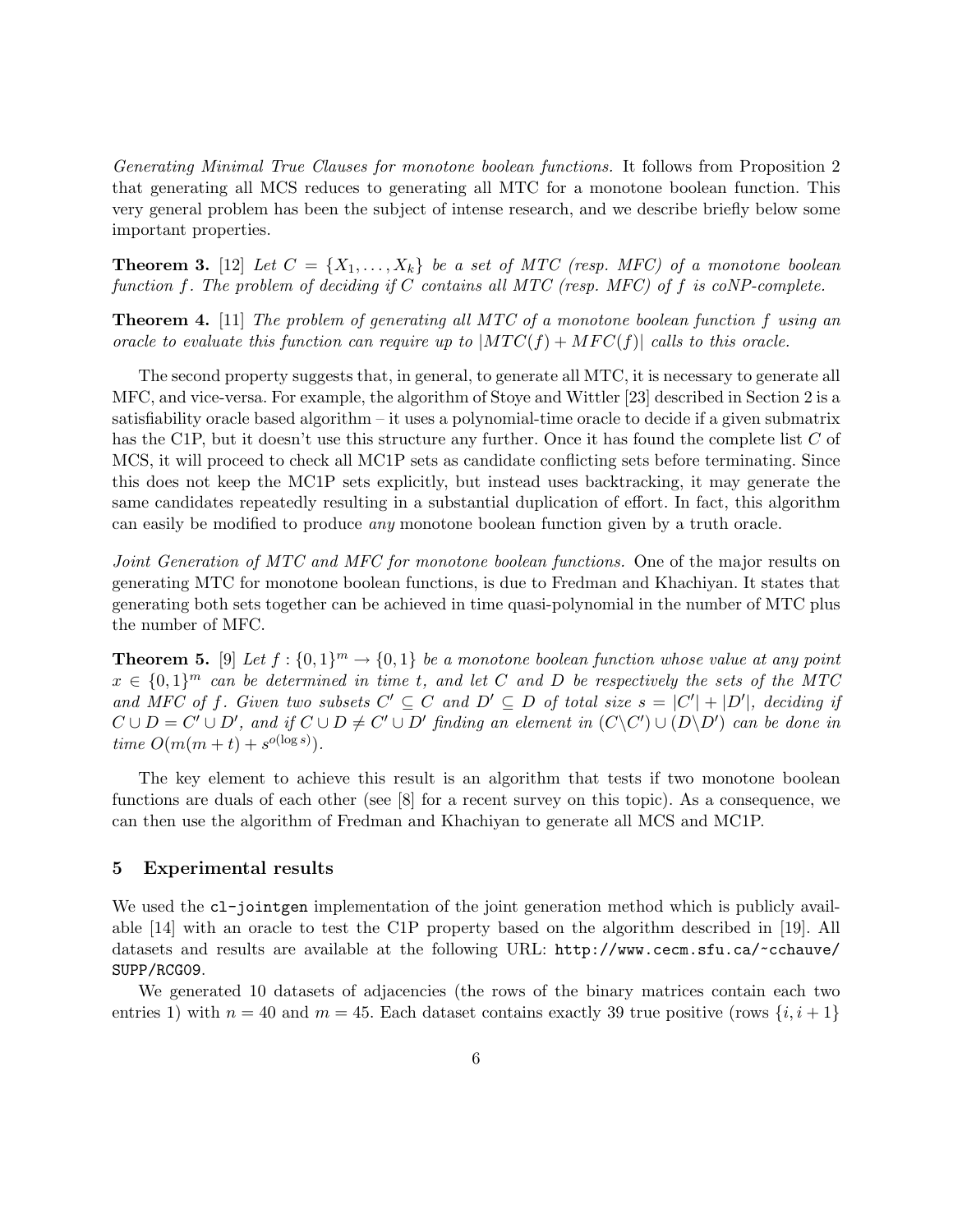for  $i = 1, \ldots, 39$  and 6 random false positives (rows  $\{i, j\}$  with  $j > i + 1$ ). These parameters were chosen to simulate moderately large datasets that resemble real datasets. For a given dataset, the conflicting ratio (CR) of a row is the ratio between the CI of this row and the number of MCS. Similarly, the MC1P ratio (MR) of a row is the ratio between the number of MC1P that contain the row and the total number of MC1P. The *MCS rank* of a row is its ranking (between 1 and 45) when rows are ranked by increasing CR. The MC1P rank of a row is its ranking when rows are ranked by increasing MR. Table 1 shows some statistics on these experiments.

|                |    |                      |      |      |      |      |       | Dataset Number Number Average Average Average Average Average FP Average FP |
|----------------|----|----------------------|------|------|------|------|-------|-----------------------------------------------------------------------------|
|                |    | of MCS of MC1P FP_CR |      |      |      |      |       | $TP_CR$ $FP_MR$ $TP_MR$ $MCS$ rank $MCIP$ rank                              |
|                | 55 | 8379                 | 0.41 | 0.37 | 0.34 | 0.77 | 18.83 | 6.83                                                                        |
| $\overline{2}$ | 43 | 4761                 | 0.36 | 0.32 | 0.3  | 0.84 | 20.33 | 6                                                                           |
| 3              | 38 | 9917                 | 0.4  | 0.22 | 0.34 | 0.79 | 33.17 | 7                                                                           |
| 4              | 46 | 4435                 | 0.5  | 0.35 | 0.41 | 0.8  | 33.33 | 9                                                                           |
| 5              | 59 | 6209                 | 0.44 | 0.3  | 0.36 | 0.76 | 28.33 | 6                                                                           |
| 6              | 45 | 13791                | 0.47 | 0.2  | 0.39 | 0.8  | 32.67 | 4.67                                                                        |
| 7              | 61 | 2644                 | 0.44 | 0.31 | 0.37 | 0.8  | 28.83 | 5.83                                                                        |
| 8              | 50 | 3783                 | 0.43 | 0.28 | 0.36 | 0.81 | 34.5  | 6.83                                                                        |
| 9              | 57 | 2575                 | 0.51 | 0.37 | 0.43 | 0.81 | 32.83 | 5.17                                                                        |
| 10             | 60 | 3641                 | 0.45 | 0.31 | 0.38 | 0.83 | 26.33 | 7.83                                                                        |

Table 1. Statistics on MCS and MC1P on simulated adjacencies datasets. FP CR is the Conflicting Ratio for False Positives, TP CR is for CR the True Positives, FP MR is the MC1P ratio for False Positives and TP MR is the MR for True Positives.

First, we can notice the large difference between the number of MCS and the number of MC1P. This shows that most computation time, in the joint generation, is spent generating MC1P. However if, as expected, false positives have, on average, a higher conflicting ratio than true positives, and conversely a lower MC1P ratio than true positives, it is interesting that the MC1P ratio discriminates much better between false positives and true positives than the conflicting ratio. This is seen in the MCS and MC1P ranks: the false positives have an average MCS rank of 28.91, well below the rank that would be expected if they were the rows that have the highest CI (42.17), while they have an average MC1P rank of 6.52, quite close of the 3.5 rank expected if they belonged to the fewest MC1P. To get a better understanding of the usefulness of the MCS ratio and MC1P ratio, Table 2 shows the rough distribution of these ratios.

These result suggest that the increased computation required by generating MC1P brings valuable information in discriminating false positives from true positives, and that the MC1P ratio is a better information to rank rows when trying to compute a maximal MC1P subset of rows.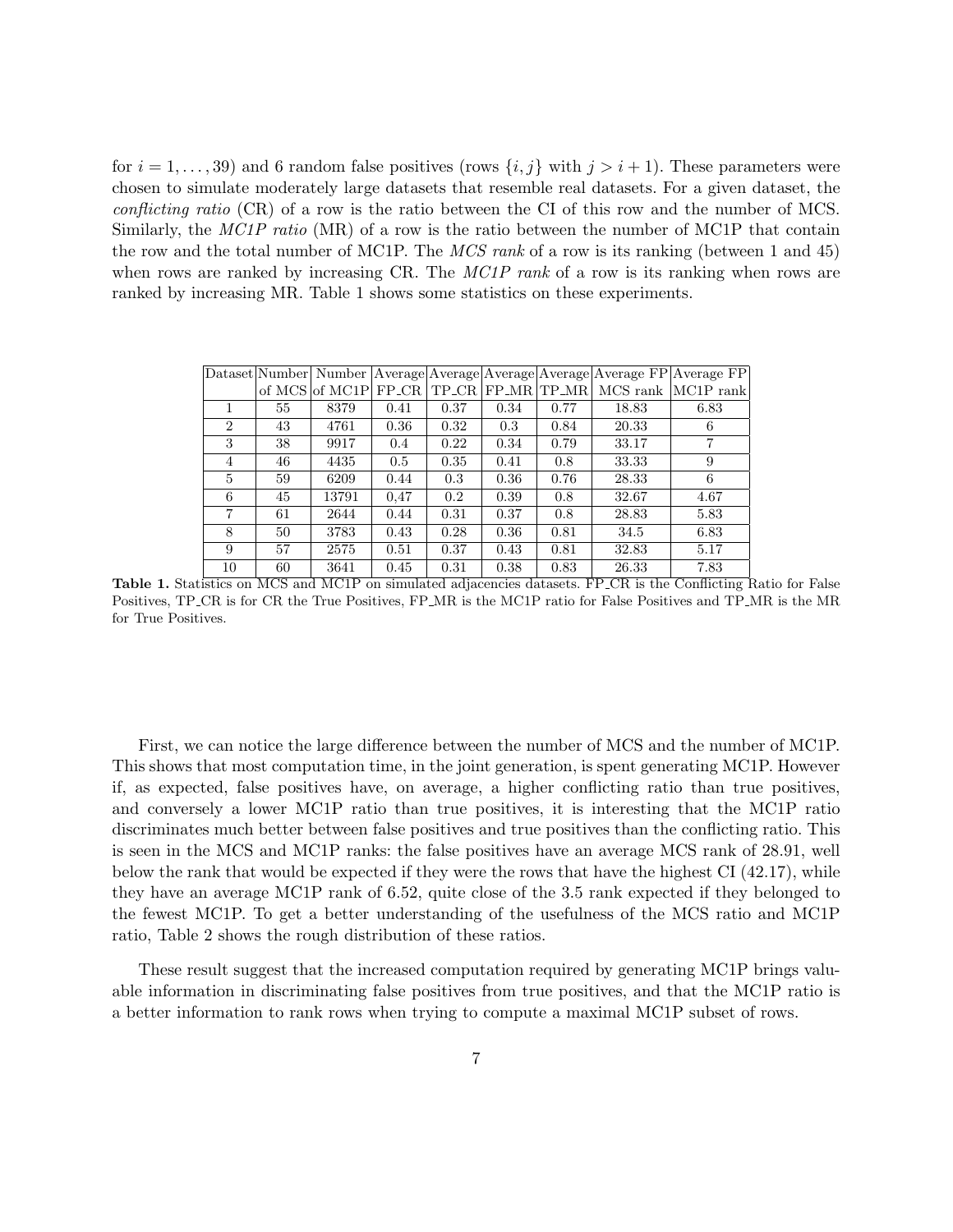| Dataset              |    | [.1, .2] | (0.2, .3) | (.3, .4] | $[(.4, .5]   (.5, .6]   (.6, .7]   (.7, .8]$ |    |    |    | (.8, .9) (.9, 1 |     |
|----------------------|----|----------|-----------|----------|----------------------------------------------|----|----|----|-----------------|-----|
| MCS ALL              | 52 | 16       | 75        | 205      | 87                                           | 14 |    |    |                 |     |
| MCS FP               |    |          | 14        | 31       | 13                                           | 2  |    |    |                 |     |
| MCS TP               | 52 | 16       | 61        | 174      | 74                                           | 12 |    |    |                 |     |
| MC1P ALL             | 10 | 2        |           | 18       | 32                                           | 50 | 73 | 44 | 20              | 194 |
| MC1P FP              |    |          |           | 6        | 22                                           | 44 | 64 | 40 | 20              | 194 |
| MC <sub>1</sub> P TP | 10 | 2        |           | 12       | 10                                           | 6  |    |    |                 |     |

Table 2. Distribution of the MCS and MC1P ratios for all rows (ALL), false positives (FP) and true positives (TP). Each cell of the table contains the number of rows whose ratio is in the interval for the column.

## 6 Conclusion and perspectives

This paper describes preliminary theoretical and experimental results on Minimal Conflicting Sets and Maximal C1P Sets. In particular, we suggested that Tucker patterns are fundamental in understanding the combinatorics of MCS, and that the generation of all MCS is a hard problem, related to monotone boolean functions. From an experimental point of view it appears, at least on datasets of adjacencies, that MC1P offer a better way to detect false positive ancestral syntenies than MCS and the CI. This leaves several open problems to attack.

Detecting non-conflicting rows. The complexity of detecting rows of a matrix that do not belong to any MCS when rows can have an arbitrary number of entries 1 is still open. Solving this problem probably requires a better understanding of the combinatorial structure of MCS and Tucker patterns. Tucker patterns have also be considered in [7, Chapter 3], where polynomial time algorithms are given to compute a Tucker pattern of a given type for a matrix that does not have the C1P. Even if these algorithms can not obviously be modified to decide if a given row belongs to a given Tucker pattern, they provide useful insight on Tucker patterns.

It follows from the dual structure of monotone boolean functions that the question of whether a row belongs to any MCS is equivalent to the question of whether it belongs to any MC1P. Indeed, for an arbitrary oracle-given function, testing if a variable appears in any MTC is as difficult as deciding if a list of MTC is complete. Consider an oracle-given f and a list of its MTC which define a (possibly different) function  $f'$ . We can build a new oracle function g with an additional variable  $x_0$ , such that  $g(x_0, x) = 1$  if and only if  $x_0 = 0$  and  $f'(x) = 1$  or  $x_0 = 1$  and  $f(x) = 1$ .

Generating all MCS and MC1P. Right now, this can be approached using the joint generation method, but the number of MCS and MC1P makes this approach impractical for large matrices. A natural way to deal with such problem would be to generate at random and uniformly MCS and MC1P. For MCS, this problem is at least as hard as generating random cycles of a graph, which is known to be a hard problem [16]. We are not aware of any work on the random generation of MC1P. An alternative to random generation would be to abort the joint generation after it generates a large number of MCS and MC1P, but the quality of the approximation of the MCS ratio and MC1P ratio so obtained would not be guaranteed. Another approach for the generation of all MCS could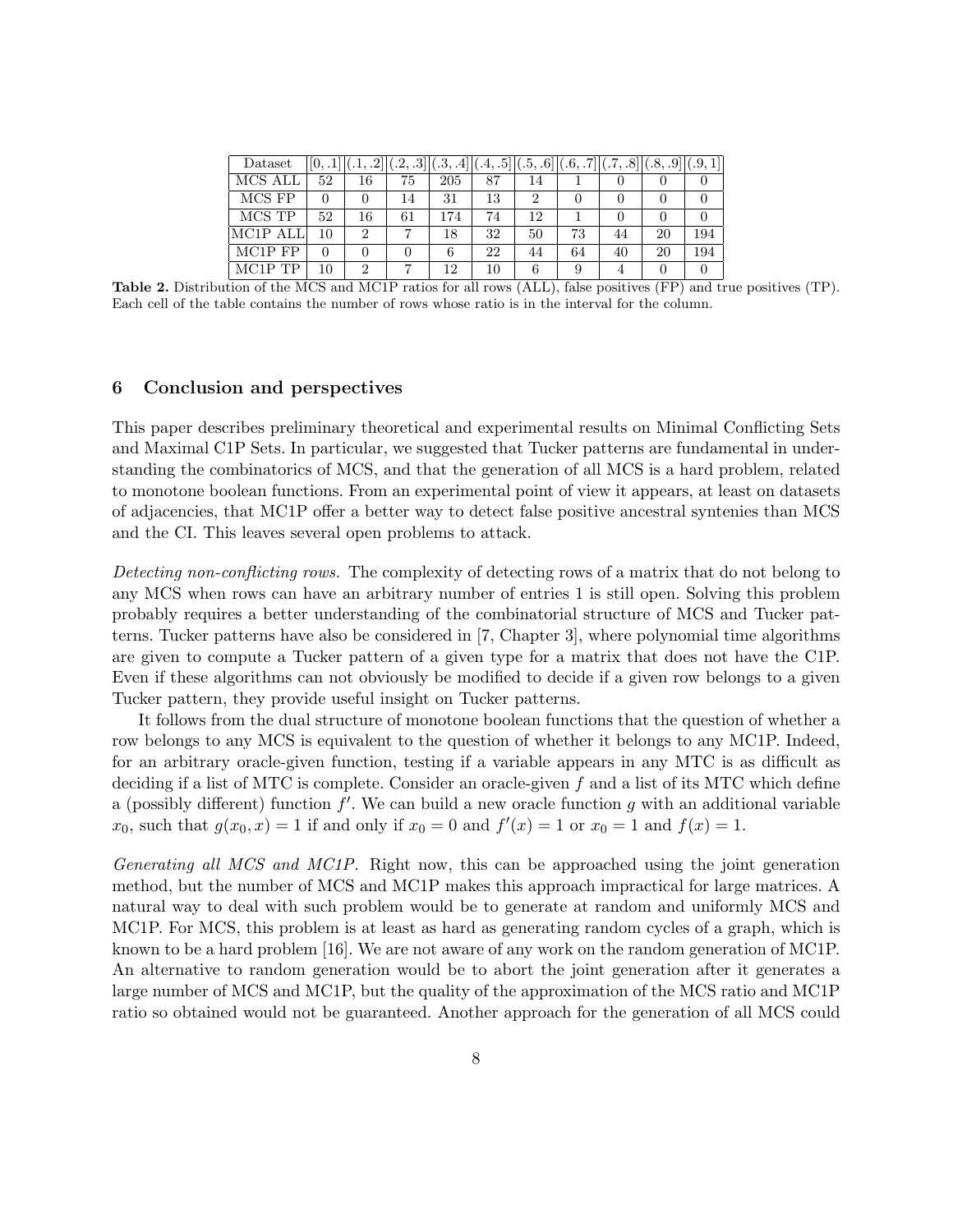be based on the remark that, for adjacencies, it can be reduced to generating all claws and cycles of the graph  $G_M$ . Generating all cycles of a graph can be done in time that is polynomial in the number of cycles, using backtracking [22]. It is then tempting to use this approach in conjunction with dynamic partition refinement [13] for example or the graph-theoretical properties of Tucker patterns described in [7].

Combinatorial characterization of false positives ancestral syntenies. It is interesting to remark that, with adjacencies datasets, detecting most false positives can be attacked in a simple way. True positive rows define a set of paths in the graph  $G_M$ , representing ancestral genome segments, while false positive rows  $\{i, j\}$ , unless i or j is an extremity of such a path (in which case it does not exhibit any combinatorial sign of being a false positive), both the vertices i and j belong to a claw in the graph  $G_M$ . And it is easy to detect all edges in this graph with both ends belonging to a claw. In order to extend this approach to more general datasets, where  $\Delta(M) > 2$ , it would be helpful to understand better the impact of adding a false positive row in  $M$ . The most promising approach would be to start from the partition refinement [13] obtained from all true positive rows and form a better understanding of the combinatorial structure of connected components of the overlap graph that do not have the C1P.

Computation speed. The experiments in this paper took at most a few minutes to complete. We are currently running experiments on larger simulated datasets, as well as real data taken from [21], whose results will be made available on the companion Website of this paper. On larger datasets, especially with matrices with an arbitrary number of entries 1 per row, some connected components of the overlap graph can be very large (see the data in [21] for example). In order to speed up the computations, algorithmic design and engineering developments are required, both in the joint generation algorithm and in the problem of testing the C1P for matrices after rows are added or removed.

# 7 Acknowledgments

Cedric Chauve and Tamon Stephen were partially supported by NSERC Discovery Grants. Utz-Uwe Haus was supported by the Magdeburg Center for Systems Biology, funded by a FORSYS grant of the German Ministry of Education and Research.

## References

- 1. Z. Adam, M. Turmel, C. Lemieux, and D. Sankoff. Common intervals and symmetric difference in a model-free phylogenomics, with an application to streptophyte evolution. J. Comput. Biol., 14, pp. 436–445. 2007.
- 2. F. Alizadeh, R. Karp, D. Weisser and G. Zweig. Physical mapping of chromosomes using unique probes. J. Comput. Biol. 2, pp. 159–184. 1995.
- 3. A. Bergeron, M. Blanchette, A. Chateau and C. Chauve. Reconstructing ancestral gene orders using conserved intervals. In WABI 2004, vol. 3240 of LNCS/LNBI, pp. 14–25. Springer. 2004.
- 4. K.S. Booth and G.S. Lueker. Testing for the consecutive ones property, interval graphs, and grap h planarity. J. Comput. Syst. Sci. 13, pp. 335–379. 1976.